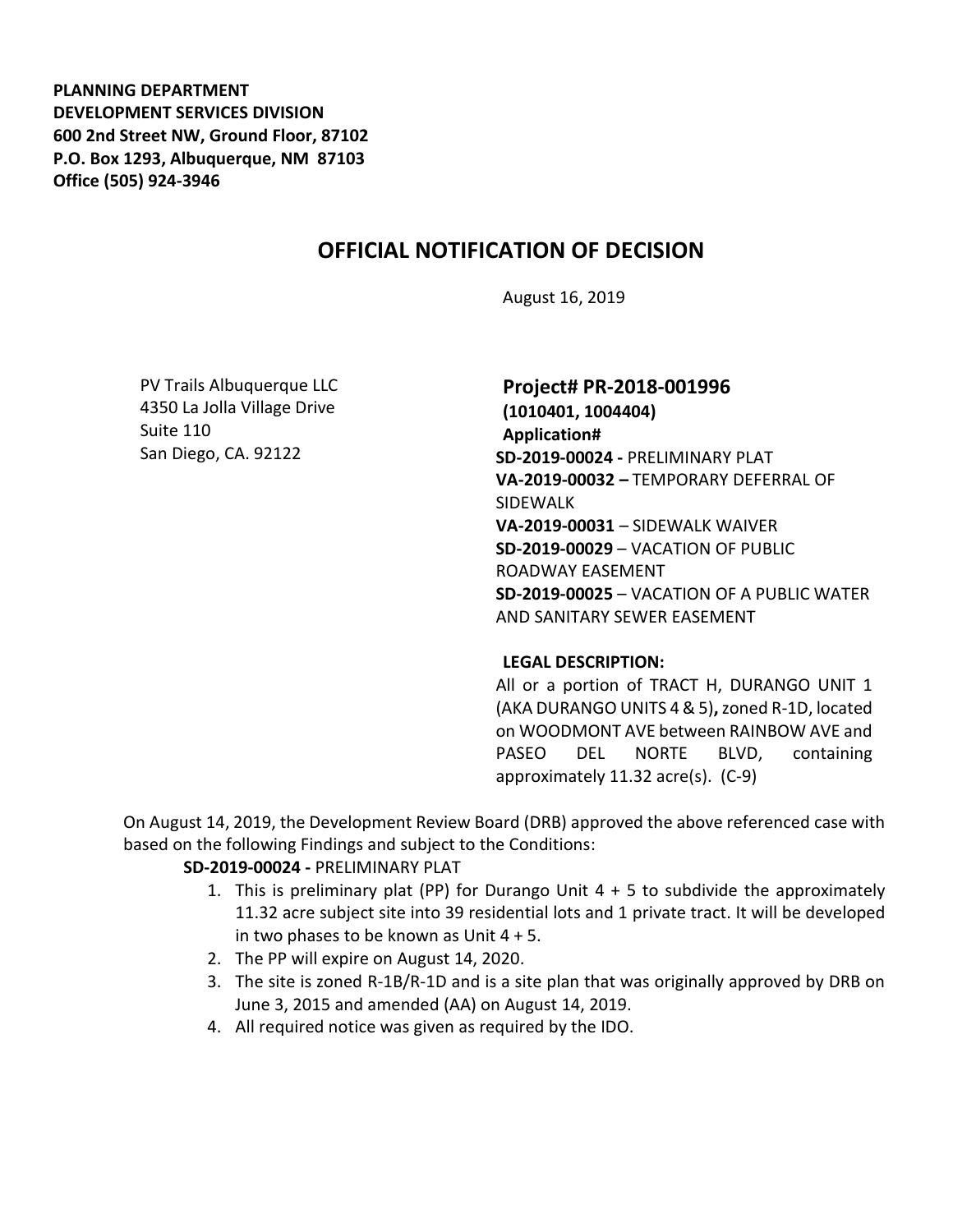Official Notice of Decision Project # PR-2018-001996 SD-2019-00024, VA-2019-00032, VA-2019-00031, SD-2019-00029, SD-2019- 00025 August 14, 2019 Page 2 of 3

#### **SD-2019-00029** – VACATION OF PUBLIC ROADWAY EASEMENT **SD-2019-00025** – VACATION OF A PUBLIC WATER AND SANITARY SEWER EASEMENT

- 1. This a request to vacate two existing easements on the site; 50' Public Roadway public roadway easement and a 68' Public Water and Sanitary Sewer Easement.
- 2. Per Section 14-16-6-6(K)(a), the applicant stated that the public welfare does not require that the public easements be retained as outlined in their justification letter dated January 18, 2019.
- 3. The vacations are delineated on Exhibit C and a copy is in the DRB file of record.
- 4. All required notice was given as required by the IDO.

## Conditions:

1. A plat is required to complete the vacations. The plat must be recorded within one year of this action.

## **VA-2019-00032 –** TEMPORARY DEFERRAL OF SIDEWALK

- 1. This is a request to defer the construction of sidewalk along the lot frontage until the construction of each home.
- 2. This avoids damage to the sidewalks during the construction of the home and lot.
- 3. The deferrals are delineated on Exhibit B and a copy is in the DRB file of record.

## **VA-2019-00031 –** SIDEWALK WAIVER

- 1. This is a request to waive the side walk on the west side of Mancos Street.
- 2. Mancos Street is a single loaded street with lots fronting along the east side.
- 3. The sidewalk was originally shown along the west side to allow access to the Major Open Space but Open Space/NPS will not allow access in this area.

APPEAL: If you wish to appeal the decisions for the vacation or final plat *(Preliminary Plats cannot be appealed according to the IDO)*, you must do so within 15 days of the DRB's decision or by **AUGUST 29, 2019.**  The date of the DRB's decision is not included in the 15-day period for filing an appeal, and if the 15<sup>th</sup> day falls on a Saturday, Sunday or Holiday, the next working day is considered as the deadline for filing the appeal.

For more information regarding the appeal process, please refer to Section 14-16-6-4(U) of the Integrated Development Ordinance (IDO). A Non-Refundable filing fee will be calculated at the Land Development Coordination Counter and is required at the time the appeal is filed.

You will receive notification if any person files an appeal. If there is no appeal, you can receive Building Permits at any time after the appeal deadline quoted above, provided all conditions imposed at the time of approval have been met. Applicants submitting for building permit prior to the completion of the appeal period do so at their own risk. Successful applicants are reminded that there may be other City regulations of the IDO that must be complied with, even after approval of the referenced application(s).